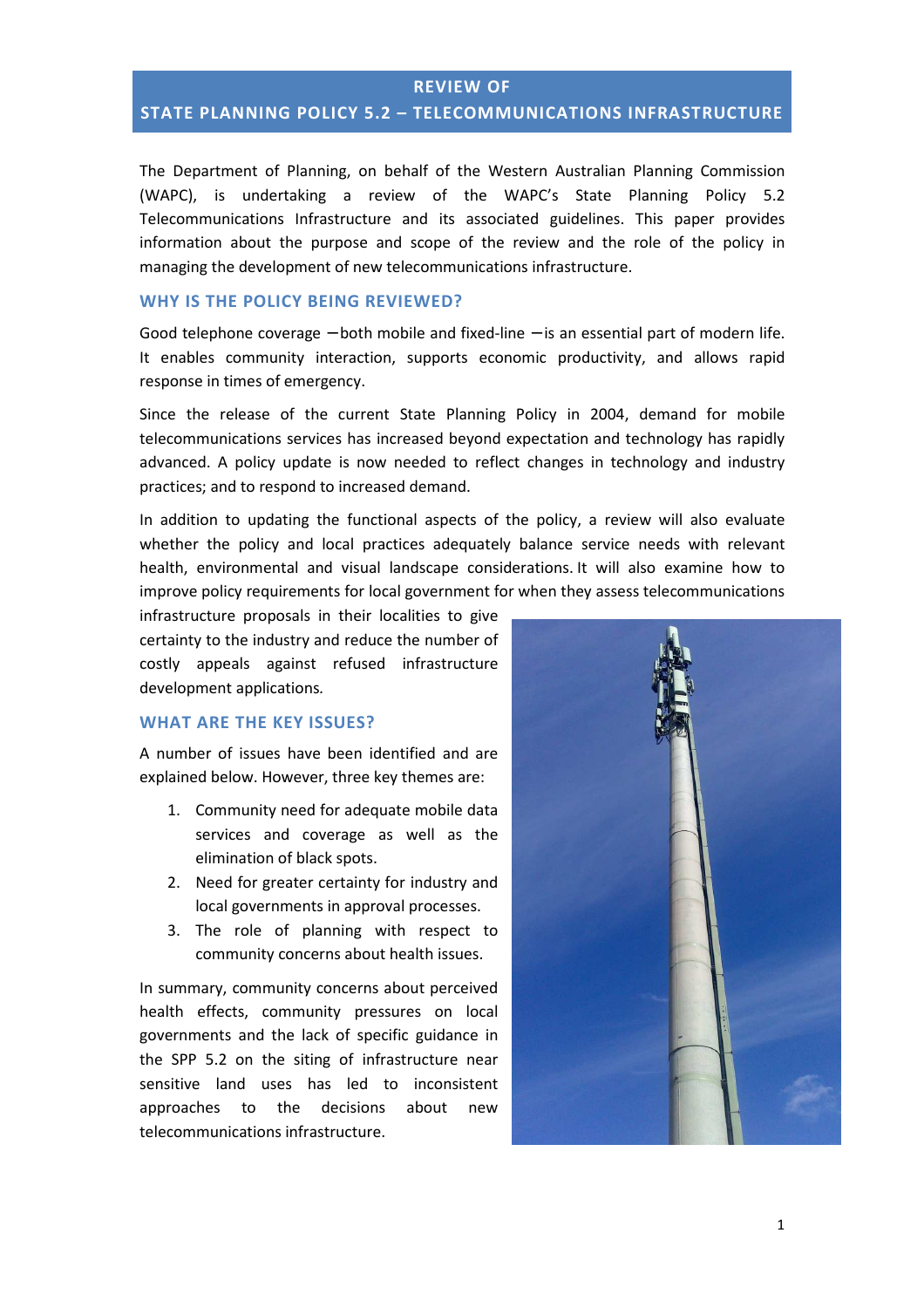### **WHAT ARE THE HEALTH ISSUES?**

There has been some community concern about the effects of Radiofrequency Electromagnetic Energy (EME) emissions from telecommunications infrastructure. EME is

part of everyday life − emitted by the sun and the earth, as well as by mobile phones, television transmissions, radio broadcasting and emergency systems.

Extensive studies have shown that environmental levels of EME are far below the levels that would result in any health impacts.

Setting standards to protect the Australian public is a Commonwealth Government responsibility. Commonwealth regulations set standards with which all mobile phone networks and infrastructure must comply. They are published by the Australian Radiation Protection and Nuclear Safety Agency (ARPANSA) and they are known as the ARPANSA Standard. At public access points, even without buffers, emissions are typically hundreds or even thousands of times below the ARPANSA standard potentially harmful levels.

### **IS THERE A NEED FOR BUFFER DISTANCES?**

#### **DID YOU KNOW?**

**Locating mobile phone towers CLOSER to sensitive sites can result in LOWER levels of electromagnetic energy.** 

Mobile phone towers are usually sited where they will best meet coverage requirements. If a site is placed further away from its optimal location, it may need to operate at higher power. Therefore, if a tower is close to sensitive area, such as a school, the emissions at that area may be lower than if it was placed further away.

Recommended buffer zones are sometimes used in planning instruments to separate sensitive or incompatible land uses from each other. Separation distances are related to the nature of the problem. Assessing the appropriateness of a buffer separation distance can be based on factors like safety and health, or on amenity issues like noise and odours.

For radio frequency EME, ARPANSA sets clear criteria that must be applied when new telecommunications infrastructure is approved. This means that where a second buffer distance is added, there is a layer of regulatory redundancy and the extra separation is not required under the Commonwealth health and safety standards. In fact, a new tower sited further from a community sensitive area may need to operate at a higher power to cover a larger distance. This may result in higher EME exposures in that sensitive area as well as cause phone handsets to emit stronger signals to connect with a tower which is further away.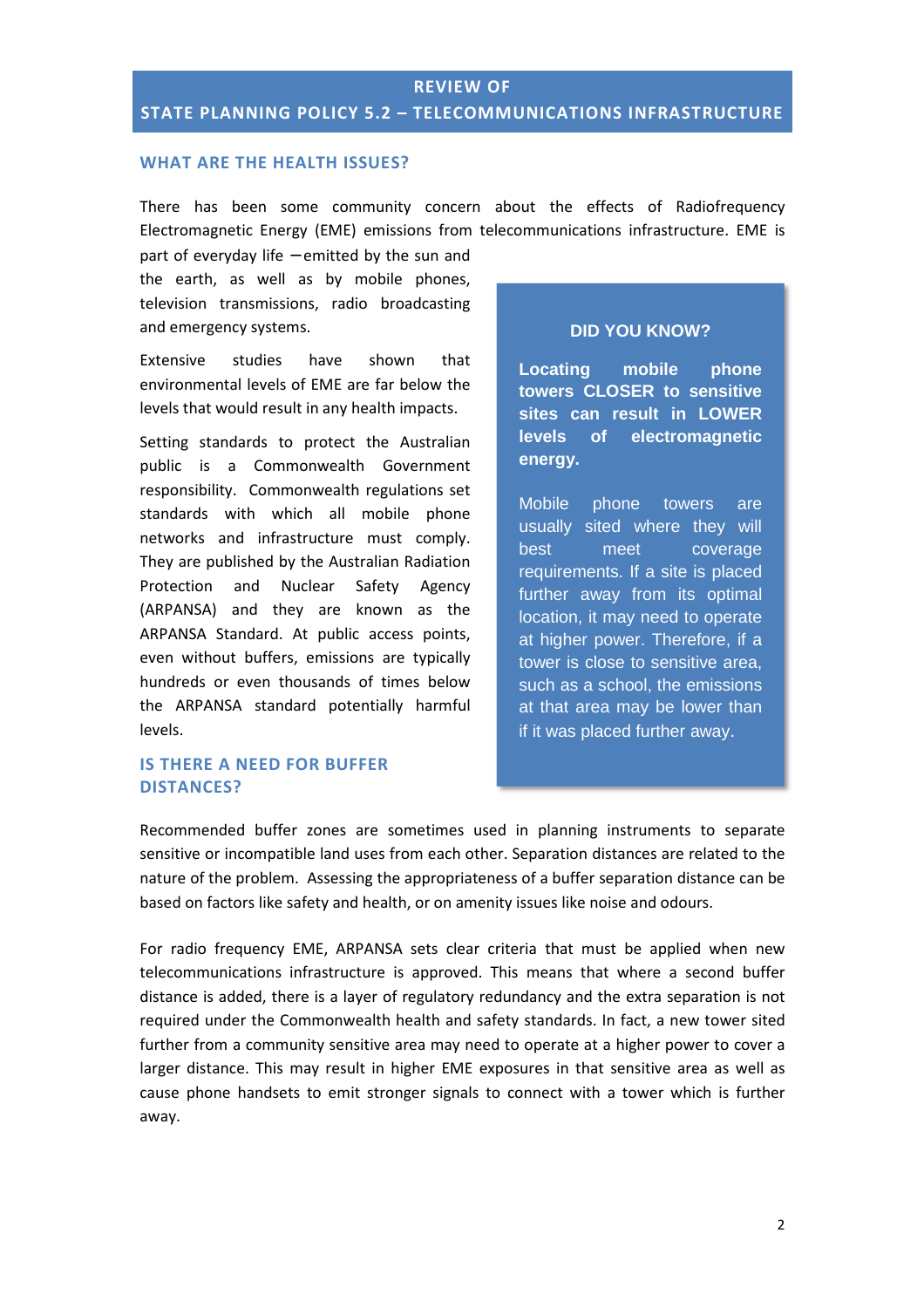# **REVIEW OF**

## **STATE PLANNING POLICY 5.2 – TELECOMMUNICATIONS INFRASTRUCTURE**

### **WHAT ARE CURRENT ISSUES AFFECTING THE STATE PLANNING POLICY AND THE APPROVAL OF NEW TELECOMMUNICATIONS INFRASTRUCTURE?**

A range of issues affecting the installation of telecommunications infrastructure in Western Australia have been identified by stakeholders. They include:

- Black-spots and poor mobile phone coverage in some areas these are identified as important safety issues by emergency services.
- The application of inconsistent buffer zone distances by some local governments  $-$  this creates uncertainty for telecommunications industry participants and can impact on the quality of services in certain areas.
- The varied approach in assessing telecommunications infrastructure development applications across local government  $-$  this has contributed to uncertainty among industry participants; and in some cases, resulted in lengthy and costly appeals against refused infrastructure development applications.



- The complex approvals process for telecommunications carriers to install their infrastructure in Western Australia is in contrast to elsewhere in Australia – this impacts on local jobs and investment and subsequently on the State's economic performance. A simplified and consistent process, and clearer rules and guidance for assessing telecommunications infrastructure development applications would be supported by local government and assist in maintaining community confidence in development decisions.
- Concern over the perceived health risks associated with the siting of telecommunications infrastructure among some members of local communities – these concerns are often at odds with the standards set by ARPANSA and result in communities seeking to override the Commonwealth Standard's requirements by asking local governments to set larger separation distances than are otherwise required. The planning system operates within an inter-governmental policy framework and regularly incorporates standards and practices from other policy jurisdictions. In